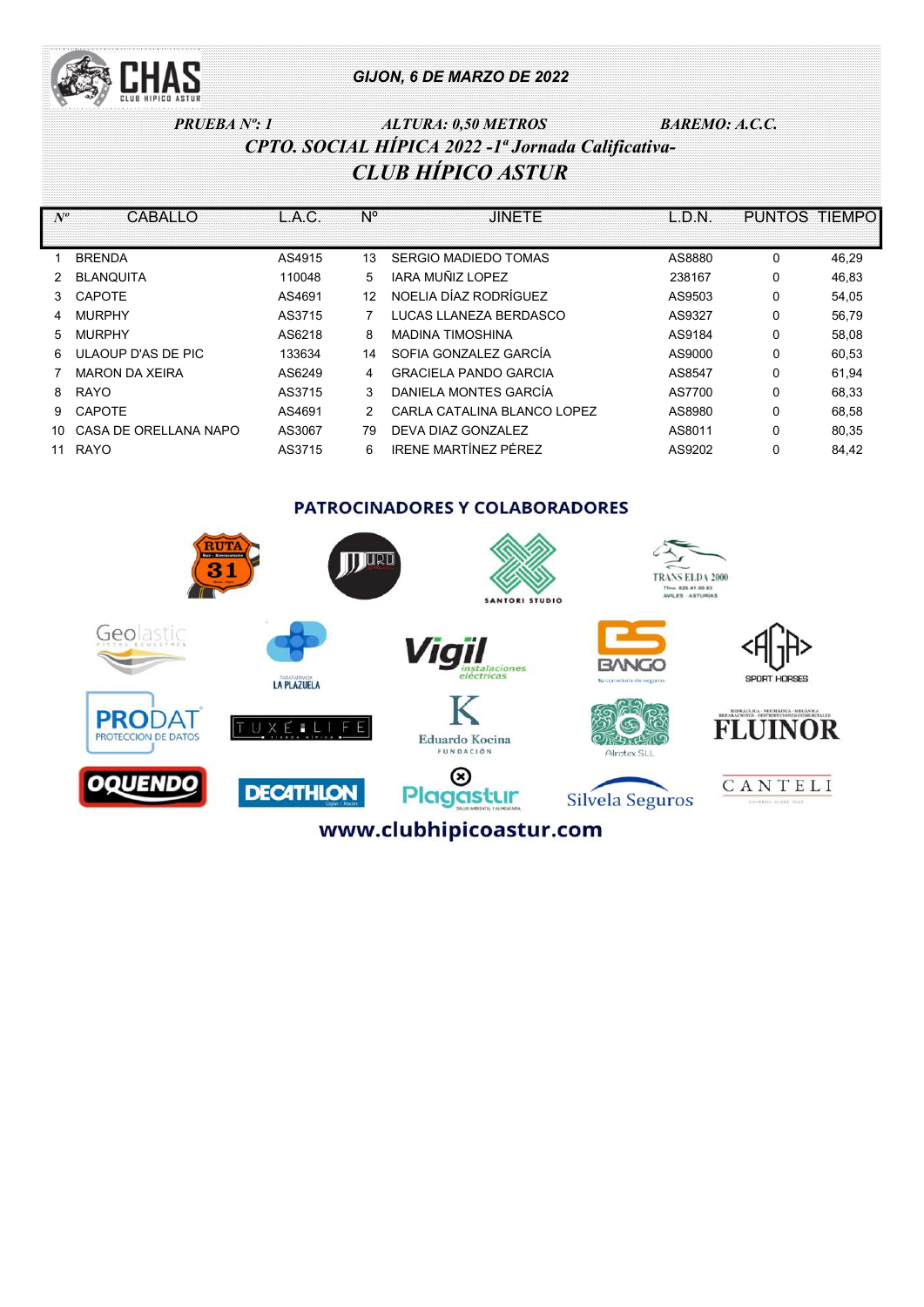

PRUEBA Nº: 2  $ALTURA: 0,70 METROS$  BAREMO: A.C.C. CPTO. SOCIAL HÍPICA 2022 -1ª Jornada Calificativa-CLUB HÍPICO ASTUR

| $N^o$ | CABALLO                       | L.A.C. | N° | <b>JINETE</b>               | L.D.N.  | PUNTOS TIEMPO    |       |
|-------|-------------------------------|--------|----|-----------------------------|---------|------------------|-------|
|       |                               |        |    |                             |         |                  |       |
|       | <b>MURPHY</b>                 | AS6218 | 24 | <b>PAULA RIESGO BARREDO</b> | AS5525  | 0                | 52,36 |
|       | <b>BRENDA</b>                 | AS4915 | 16 | ANDREA FREIJE MORAL         | AS6890  | 0                | 53.83 |
| 3     | DIANE DE RE                   | AS4958 | 21 | LAURA ALVAREZ FERNANDEZ     | AS5056  | 0                | 64,43 |
| 4     | <b>MARON DA XEIRA</b>         | AS6249 | 22 | LUCIA ANTOLIN BLANCO        | AS6109  | 0                | 71,16 |
| 5.    | <b>QILBREAKER DE SORRIBAS</b> | AS6245 | 17 | FERNANDO SANCHEZ HIDALGO    | 167704  | 0                | 79,66 |
| 6     | <b>BRENDA</b>                 | AS4915 | 23 | NORA PRADO CASARES          | AS79670 | 4                | 61,05 |
|       | COOPER DC                     | 150449 | 19 | <b>IGOR MAESTRE ARMADA</b>  | 37766   | 4                | 72.75 |
|       | LOLA                          | 146692 | 20 | IRIS MUÑIZ ARDISANA         | 294733  | <b>ELIMINADO</b> |       |
|       | DIANE DE RE                   | AS4958 | 80 | SOFIA DOMINGUEZ-GIL DIAZ    | AS6160  | <b>ELIMINADO</b> |       |
| FP.   | <b>BLANQUITA</b>              | 110048 | 18 | IARA MUÑIZ LOPEZ            | 238167  | 4                | 77.20 |
| FP.   | <b>LOLA</b>                   | 146692 | 20 | IRIS MUÑIZ ARDISANA         | 294733  | <b>ELIMINADO</b> |       |

**PATROCINADORES Y COLABORADORES IT URD TRANS ELDA 2000** THE 625-41-00-83<br>WILES - ASTURIAS SANTORI STUDIO Geolastic Vigil **BANGO** SPORT HORSES LA PLAZUELA **PRODAT FLUINOR** E. F  $\times$ **ROTECCION DE DATOS** Eduardo Kocina 17 x cl **FUNDACIÓN** Alrotex SLL  $^{\circledR}$ DOUEND CANTELI **DECATHLON** Plagastur Silvela Seguros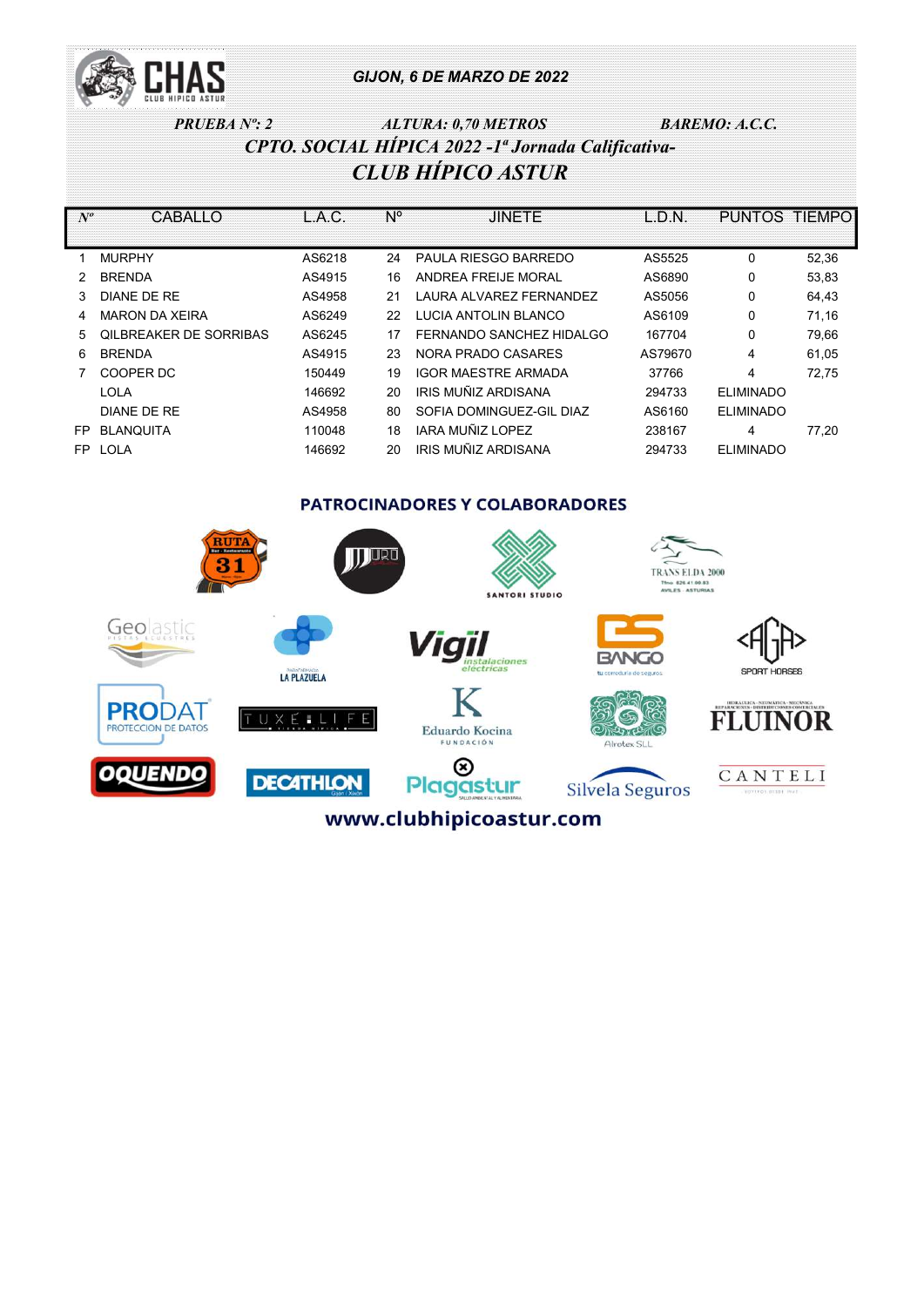

### PRUEBA Nº: 3 ALTURA: 0,90 METROS BAREMO: A.C.C. CPTO. SOCIAL HÍPICA 2022 -1ª Jornada Calificativa-CLUB HÍPICO ASTUR

| $N^o$ | CABALLO                  | L.A.C. | N° | <b>JINETE</b>              | L.D.N. | <b>PUNTOS</b> | <b>TIEMPO</b> |
|-------|--------------------------|--------|----|----------------------------|--------|---------------|---------------|
|       |                          |        |    |                            |        |               |               |
|       | EL ESTUDIANTE            | 123874 | 25 | ALEJANDRA PÉREZ ARIAS      | 204750 | 0             | 58,18         |
|       | QUERQUS DE OLID          | 150606 | 27 | ELSA VALLEJO JORRIN        | AS7563 | 0             | 76,60         |
|       | DIABOLO DU GUE           | 150561 | 26 | ALEJANDRA QUIJADA MARIÑO   | 149210 | 3             | 82,14         |
|       | AGANIX BLUE VAN DE EIJKH | 150641 | 29 | <b>IGOR MAESTRE ARMADA</b> | 37766  | 4             | 72,47         |
| 5.    | <b>LEGENDARIO</b>        | 149600 | 30 | JAVIER GUTIÉRREZ RILO      | 71093  | 6             | 86,04         |
| 6     | REVOLTOSA DE ESPINAREU   | 145677 | 31 | ROCÍO SILVERA HINOJOSA     | 212259 | 8             | 62,08         |
|       | <b>PACO VD BISSHOP</b>   | 150557 |    | ALVARO DÍAZ GARCÍA         | 2357   | 8             | 83,54         |
| 8     | <b>FIRENZE</b>           | 150558 | 11 | ALVARO DÍAZ GARCÍA         | 2357   | 18            | 85,98         |
| 9     | EMERGO 111 ST Z          | 150562 | 28 | IGNACIO GARCIA GARRIDO     | 231302 | 20            | 95,99         |
| FP.   | COOPER DC                | 150449 | 19 | <b>IGOR MAESTRE ARMADA</b> | 37766  | 12            | 77.15         |

**PATROCINADORES Y COLABORADORES** 

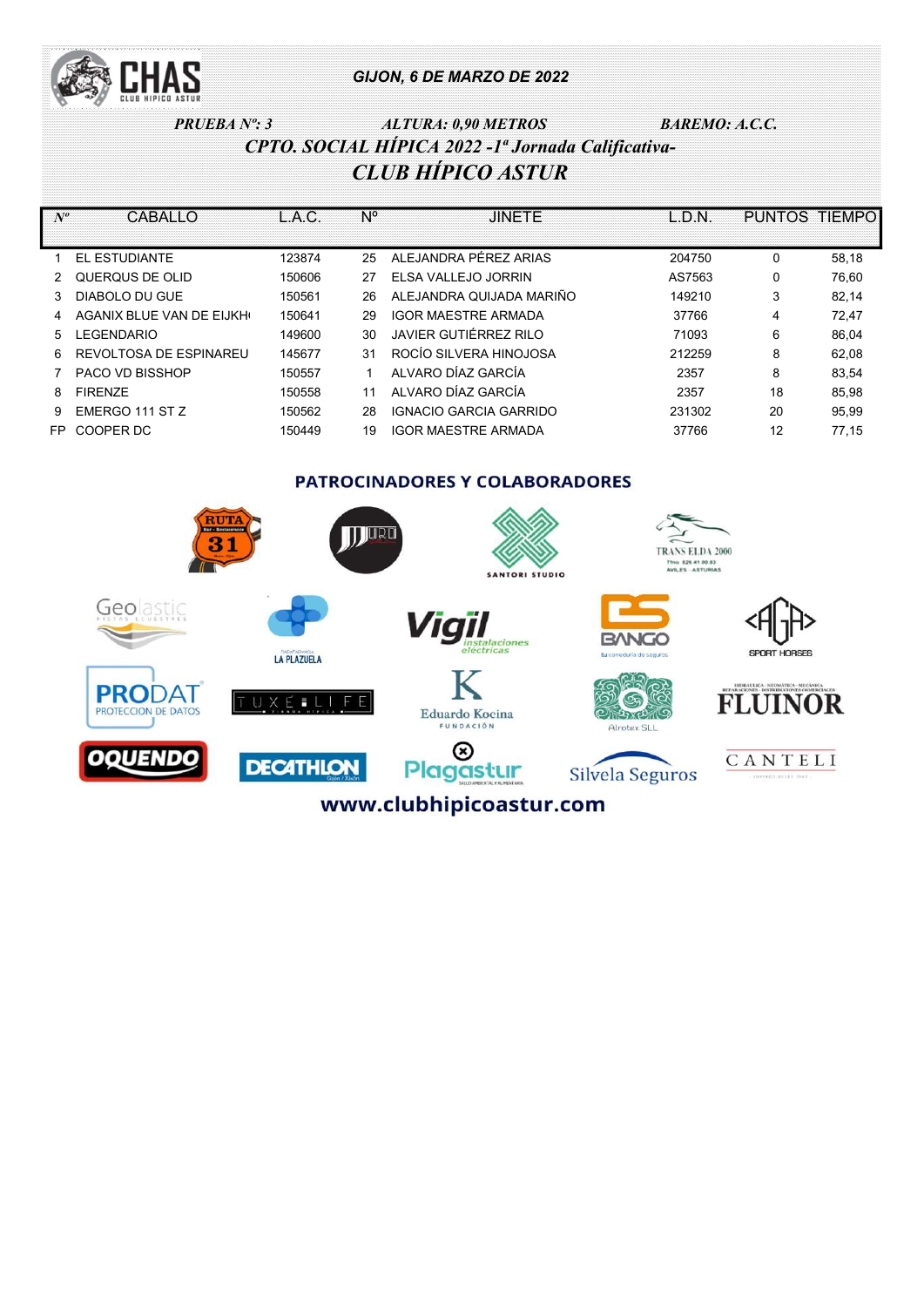

# PRUEBA Nº: 4 ALTURA: 1,00 METROS BAREMO: DIF. PROG. CPTO. SOCIAL HÍPICA 2022 -1ª Jornada Calificativa-CLUB HÍPICO ASTUR

| $N^o$ | CABALLO                      | L.A.C. | $N^{\circ}$ | <b>JINETE</b>                         | $\overline{L.D.N}$ | PUNTOS TIEMPO    |       |
|-------|------------------------------|--------|-------------|---------------------------------------|--------------------|------------------|-------|
|       |                              |        |             |                                       |                    |                  |       |
|       | ARANJUEZ BARELIERE           | 114582 | 34          | CORAIMA SUAREZ NOVAL                  | 132857             | 65               | 75,08 |
|       | RATINO KN TER BEUKEN         | 150975 | 38          | <b>JUAN RODRIGUEZ FERNANDEZ</b>       | 6297               | 63               | 81,73 |
| 3     | CAEN VD VERBINDINGSHOE\      | 150976 | 37          | <b>JUAN RODRIGUEZ FERNANDEZ</b>       | 6297               | 62               | 83.22 |
| 4     | <b>POMPEY</b>                | 150556 | 33          | ALVARO DÍAZ GARCÍA                    | 2357               | 38               | 86,67 |
| 5     | CAIRO                        | 86522  | 40          | ALICIA SUAREZ FERNANDEZ               | 209564             | 25               | 69,08 |
| 6     | <b>BEAUTY START DE ORVIZ</b> | 133559 | 36          | <b>IGOR MAESTRE ARMADA</b>            | 37766              | 25               | 70,87 |
|       | <b>CALIPSO</b>               | 147706 | 39          | LETIZIA GARCÍA MARÍA DE LA CONCEPCIÓN | 273949             | <b>ELIMINADO</b> |       |
|       | <b>ISIS</b>                  | 130245 | 35          | <b>FDUARDO GONZALEZ GARCIA</b>        | 242214             | <b>ELIMINADO</b> |       |
| FP.   | <b>ISIS</b>                  | 130245 | 35          | EDUARDO GONZALEZ GARCIA               | 242214             | 65               | 73.96 |
| FP    | DIABOLO DU GUE               | 150561 | 32          | ALEJANDRA QUIJADA MARIÑO              | 149210             | 35               | 83,58 |
| FP    | REVOLTOSA DE ESPINAREU       | 145677 | 31          | ROCÍO SILVERA HINOJOSA                | 212259             | 22               | 73,12 |
| FP.   | <b>CALIPSO</b>               | 147706 | 39          | LETIZIA GARCÍA MARÍA DE LA CONCEPCIÓN | 273949             | <b>ELIMINADO</b> |       |

**PATROCINADORES Y COLABORADORES** 

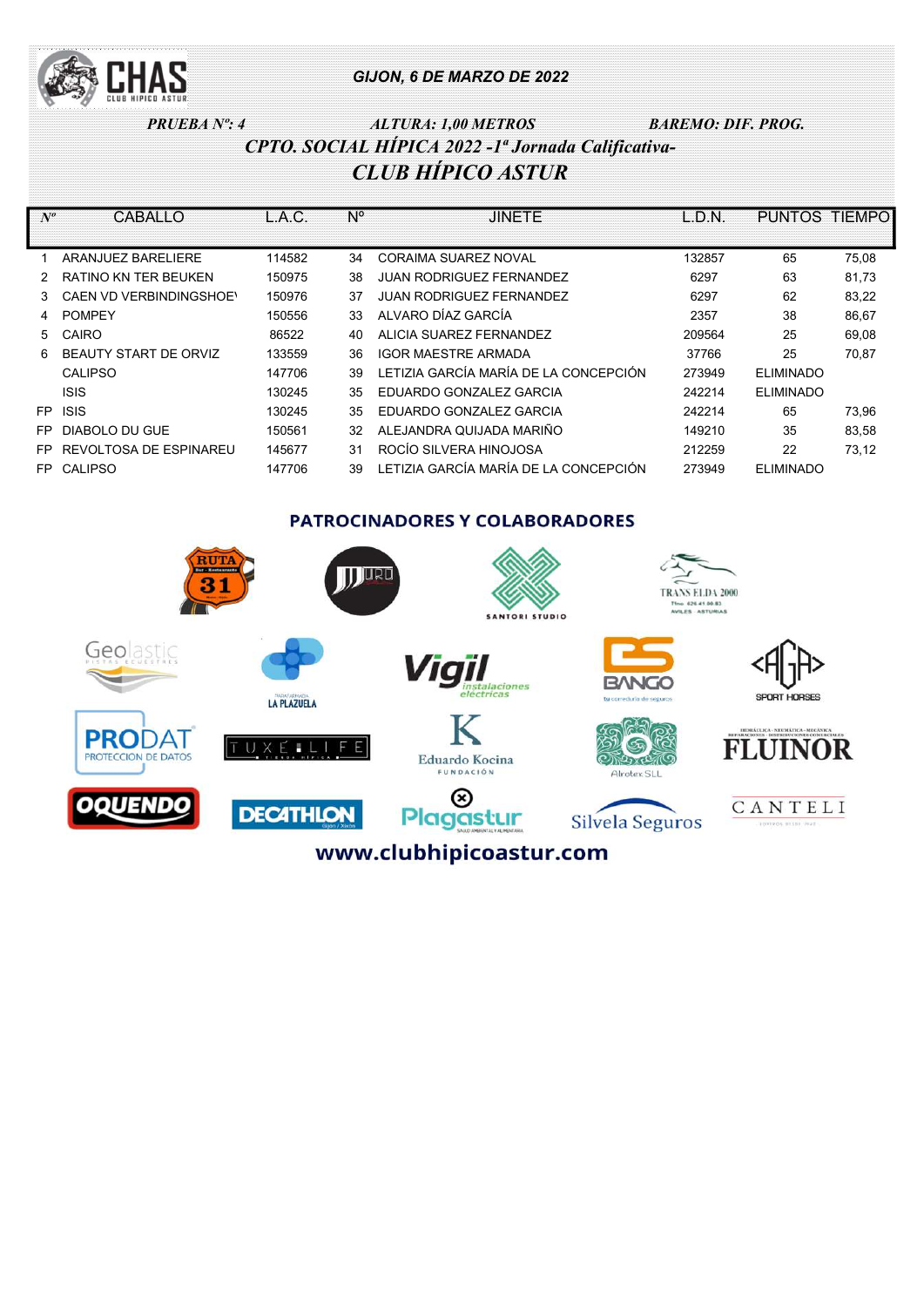

# PRUEBA Nº: 5 ALTURA: 1,10 METROS BAREMO: DIF. PROG. CPTO. SOCIAL HÍPICA 2022 -1ª Jornada Calificativa-CLUB HÍPICO ASTUR

| $N^o$ | CABALLO                       | L.A.C. | $N^{\circ}$ | <b>JINETE</b>                 | L.D.N. | PUNTOS TIEMPO    |        |
|-------|-------------------------------|--------|-------------|-------------------------------|--------|------------------|--------|
|       |                               |        |             |                               |        |                  |        |
| 1     | <b>D'ONE</b>                  | 131669 | 81          | ANA PALACIOS LOPEZ            | 6062   | 65               | 60,67  |
| 2     | <b>KATA SFM</b>               | 134051 | 83          | <b>IRENE ALONSO VAZQUEZ</b>   | 88153  | 65               | 61,02  |
| 3     | PERCY JACKSON AC TWH          | 138657 | 82          | RAQUEL GUTIERREZ GARCIA       | 207661 | 65               | 62,02  |
| 4     | QUINTANO                      |        | 41          | ALVARO DÍAZ GARCÍA            | 2357   | 65               | 77,53  |
| 5     | <b>JUDEA DE RG</b>            | 145896 | 55          | <b>MARIA GARCIA PRIDA</b>     | 42170  | 64               | 80,88  |
| 6     | <b>MATCH POINT MO</b>         |        | 51          | JAIME SILVELA CASTAÑON        | 4986   | 63               | 81,27  |
| 7     | <b>SALINERA JB</b>            | 141177 | 46          | ELENA FONDEVILA MARTINO       | 221889 | 59               | 74,19  |
| 8     | <b>CHAMPAGNE JGF</b>          | 145050 | 42          | BEATRIZ SUAREZ GONZALEZ       | 6270   | 57               | 72,20  |
| 9     | <b>WUNDER D</b>               | 144291 | 57          | VIRGINIA OUZANDE NOVOA        | 164216 | 56               | 59,20  |
| 10    | <b>GALA</b>                   | 121723 | 53          | MANUEL BANGO ALVAREZ          | 5873   | 56               | 64,99  |
| 11    | <b>BABANGUIDA DE SORRIBAS</b> | AS4983 | 47          | FERNANDO SANCHEZ HIDALGO      | 167704 | 55               | 74,43  |
| 12    | <b>AGR TOUCH ME</b>           | 145864 | 44          | DIEGO FERNANDEZ RODRIGUEZ     | 222962 | 45               | 71,51  |
| 13    | ELKANN D'HAUTEVILLE           | 144732 | 49          | <b>INES ALONSO FERNANDEZ</b>  | 247998 | 45               | 86,99  |
| 14    | ZERO ZERO BK                  | 143152 | 56          | PAULA ARGÜELLES GUARDADO      | 292660 | 40               | 100,10 |
| 15    | <b>NATUREL Z</b>              | 143278 | 54          | MARÍA CANGA GONZALEZ          | 805    | 33               | 74,56  |
| 16    | CHICAGO VAN DE BLEUKHOI       | 150112 | 48          | <b>IGOR MAESTRE ARMADA</b>    | 37766  | 9                | 84,93  |
| 17    | MILAGROS DE NOGALES           | 143319 | 52          | LYDIA FERNANDEZ FERNANDEZ     | 223022 | 9                | 88,00  |
|       | <b>ELLIOTT</b>                | AS6140 | 43          | CARLA PIÑERA LLERA            | AS4627 | <b>ELIMINADO</b> |        |
|       | <b>MISS FIO</b>               | 133311 | 45          | ELENA ALVAREZ LASO            | 237096 | <b>ELIMINADO</b> |        |
|       | <b>NORAH JONES JGF</b>        | 131369 | 50          | <b>IRAIDA GONZALEZ SUAREZ</b> | 42313  | <b>ELIMINADO</b> |        |
| FP.   | PERCY JACKSON AC TWH          | 138657 | 82          | RAQUEL GUTIERREZ GARCIA       | 207661 | 65               | 64,80  |
| FP.   | <b>ISIS</b>                   | 130245 | 35          | EDUARDO GONZALEZ GARCIA       | 242214 | 56               | 77,88  |
| FP    | ELKANN D'HAUTEVILLE           | 144732 | 49          | <b>INES ALONSO FERNANDEZ</b>  | 247998 | 19               | 92,83  |
| FP.   | <b>MISS FIO</b>               | 133311 | 45          | ELENA ALVAREZ LASO            | 273096 | <b>SE RETIRA</b> |        |

#### **PATROCINADORES Y COLABORADORES**

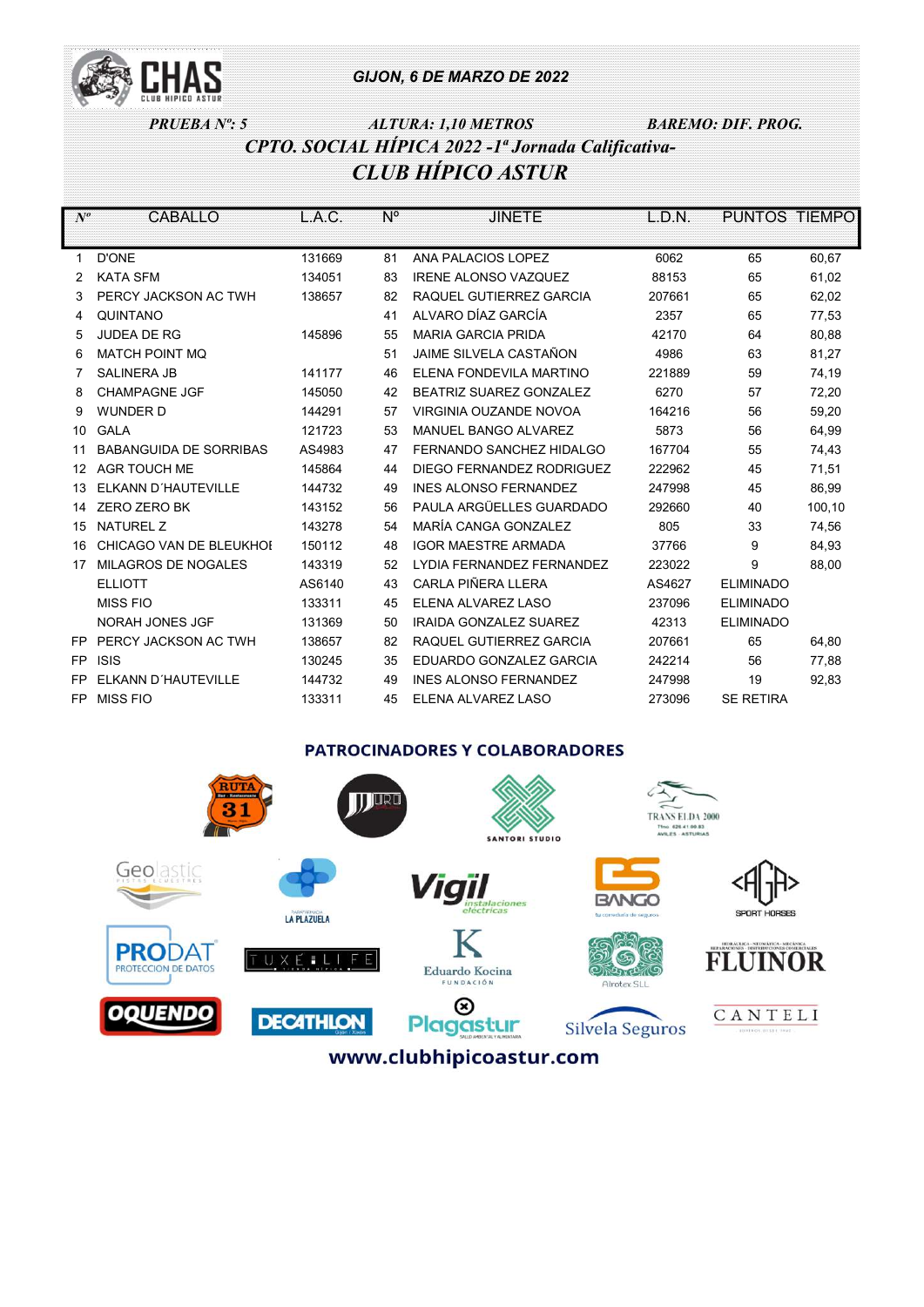

## PRUEBA Nº: 6 ALTURA: 1,20 METROS BAREMO: DIF. PROG. CPTO. SOCIAL HÍPICA 2022 -1ª Jornada Calificativa-CLUB HÍPICO ASTUR

| $N^o$ | CABALLO                        | L.A.C. | $N^{\circ}$ | JINETE                           | L.D.N. | PUNTOS TIEMPO    |       |
|-------|--------------------------------|--------|-------------|----------------------------------|--------|------------------|-------|
|       |                                |        |             |                                  |        |                  |       |
|       | <b>DIAMONT JGF</b>             | 131650 | 68          | JOSEBA ESPINOSA MENÉNDEZ         | 241787 | 65               | 64,75 |
|       | <b>GALICE CONDEENNE</b>        | 142519 | 69          | MARIA LUISA SANCHEZ ARGÜELLES    | 12242  | 65               | 67,63 |
| 3     | <b>HISVINNI VAN TEN BIESEN</b> | 139244 | 71          | SOFIA QUIJADA MARIÑO             | 149209 | 65               | 76,59 |
| 4     | OH MALALA RG                   | 131715 | 61          | FIDEL DAVILA GARCIA              | 13671  | 63               | 65,40 |
| 5     | <b>ZINCOR</b>                  | 125195 | 62          | <b>GONZALO MENENDEZ MENENDEZ</b> | 12626  | 59               | 58,96 |
| 6     | CHESTER DC                     | 127297 | 59          | ANDREA BERMÚDEZ MONTES           | 58777  | 58               | 64,02 |
|       | <b>SENSACIONES SFM</b>         | 139063 | 65          | <b>IGOR MAESTRE ARMADA</b>       | 37766  | 53               | 73,86 |
| 8     | <b>LAQUINTERO Z</b>            | 128363 | 58          | ALVARO GONZALEZ CALVENTE         | 134360 | 53               | 76,11 |
| 9     | PEYGAN MINE                    | 149912 | 78          | MARIA JOSE MARINAS SANCHEZ       | 111421 | 25               | 61,29 |
| 10    | CARA VITA Z                    | 139214 | 63          | <b>IGOR MAESTRE ARMADA</b>       | 37766  | 25               | 63,47 |
| 11    | <b>ATENEA MQ</b>               | 143345 | 66          | JAIME SILVELA CASTAÑON           | 4986   | 25               | 70,29 |
| 12.   | LAVIANA                        | 145175 | 64          | <b>IGOR MAESTRE ARMADA</b>       | 37766  | 24               | 72,29 |
| 13    | <b>GOLDILOCKS DB</b>           | 141402 | 60          | FIDEL DAVILA GARCIA              | 13671  | 22               | 66,37 |
| 14    | PRETTYGIRL MQ                  | 143346 | 67          | JAIME SILVELA CASTAÑON           | 4986   | 18               | 66,58 |
| 15    | <b>CITARA AZ</b>               | 113178 | 70          | MATIAS HÖFER ZAPATA              | 258654 | 6                | 86,07 |
| FP    | PRETTY GIRL MQ                 | 143346 | 67          | JAIME SILVELA CASTAÑON           | 4986   | 65               | 76,50 |
| FP    | ZERO ZERO BK                   | 143152 | 56          | PAULA ARGÜELLES GUARDADO         | 292660 | <b>ELIMINADO</b> |       |

**PATROCINADORES Y COLABORADORES**